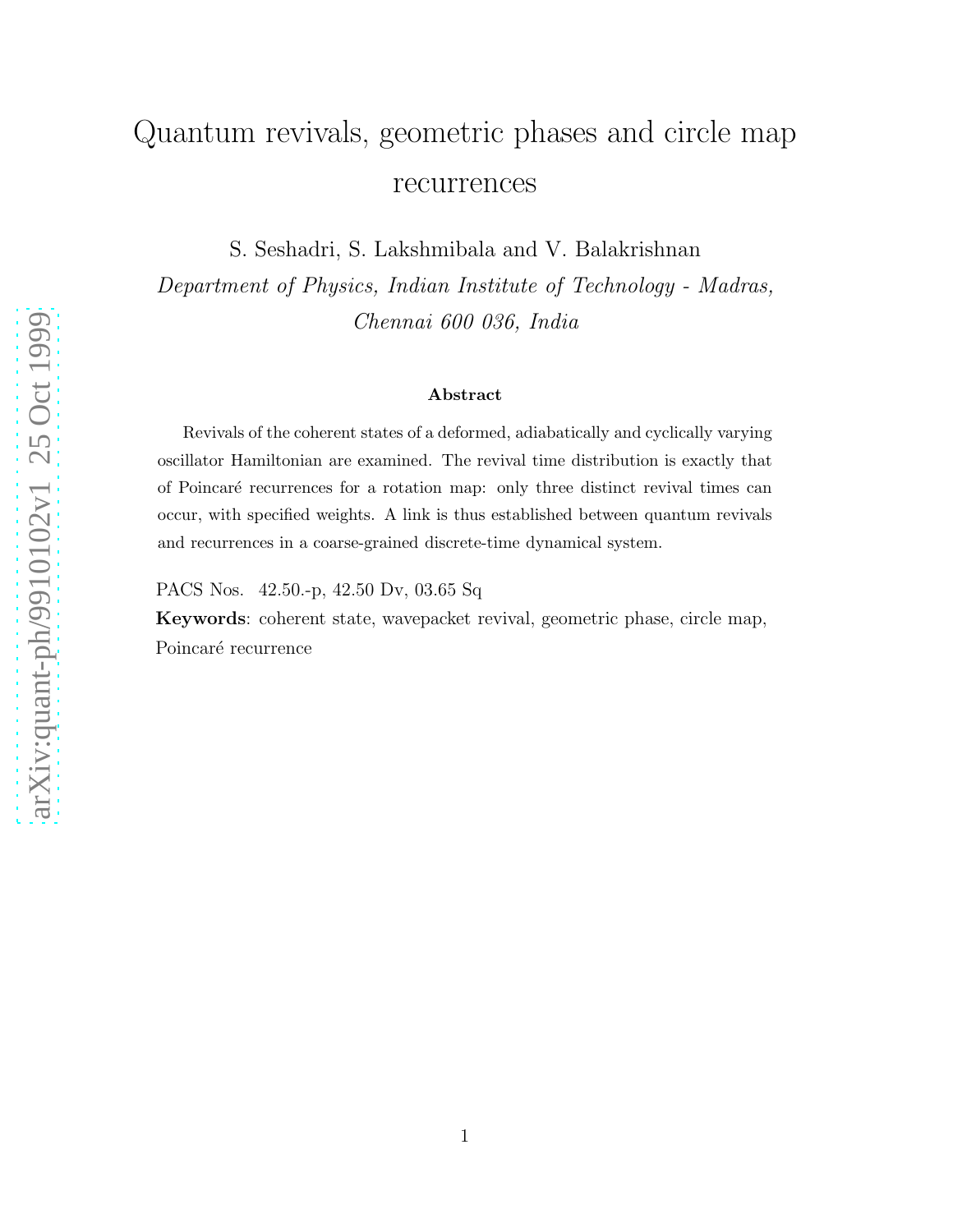Revivals of a non-stationary state of a Hamiltonian may be regarded as the quantum analogs of recurrences in a classical dynamical system. In general, when a quantum mechanical system is in a state  $|\psi\rangle$ , the autocorrelation function  $|\langle \psi(0)|\psi(t)\rangle|^2$  decays from its initial value of unity with increasing time t. Under very special circumstances, however, it may return to its initial value at certain instants of time, signalling a full revival. Typically, however, any return would be to a value in a small neighborhood of unity  $[1]$  $[1]$ , which we shall term a "near revival". This would be the counterpart of a Poincaré recurrence [\[2](#page-7-0)] in a classical system, although, of course, there is no direct connection between the revivals of quantum states and recurrences of the classical phase trajectories of the same physical system. Taking into account finite experimental resolution, it is evident that near revivals rather than exact revivals are the readily identifiable phenomena of interest. Revivals and fractional revivals of wavepackets are of considerable current interest in many contexts: atom optics [\[3](#page-7-0)], propagation of coherent light through a Kerr medium[[4\]](#page-7-0), Rydberg states[[5\]](#page-7-0), interacting atom-radiation (Jaynes-Cummings) systems [\[1](#page-7-0), [6](#page-7-0), [7\]](#page-7-0) with single and multi-photon coherent and squeezed coherent states, quantum dynamics of boson systems and spin systems [\[8](#page-7-0)], and so on.

In this paper, we show that one can indeed establish a close relationship between the near revivals of a wavepacket and recurrences in a discrete-time dynamical system, by essentially mapping the former problem onto the latter. This leads to a convenient and systematic way of analyzing the statistics of revivals. In order to discretize time in an unambiguous and natural way, the parameters in the Hamiltonian are varied adiabatically and cyclically, with a time period T. Consequently, it is only at instants separated by an interval  $T$  that the Hamiltonian returns to its original self. It is therefore meaningful to look for revivals of a state only at the instants  $T, 2T, \cdots$ . In turn, this permits us to analyze the problem in terms of recurrences in a discrete-time map.

As a by-product of the cyclic variation of the parameters in the Hamiltonian, the state vector may pick up an extra non-integrable ("geometric") phase[[9](#page-7-0)]. One may expect the revival times to be affected as a consequence - a priori, to get shifted by the time required to cover the angular excess (or decrement) representing the anholonomy in the semiclassical limit, namely, the corresponding Hannay angle [\[10](#page-7-0), [11\]](#page-7-0). This is indeed the case[[12\]](#page-7-0), and the specific system we work with yields an explicit verification of this result as well. For definiteness, we consider a unitarily deformed oscillator Hamiltonian whose eigenstates are squeezed generalized coherent states, while the spectrum remains linear (equi-spaced). Coherent states and their generalizations [\[13\]](#page-7-0) are convenient in this regard, as they approximate classical states of radiation. They also provide a setting in whichanholonomies (non-integrable phases) can be measured experimentally [[14,](#page-7-0) [15](#page-8-0)] and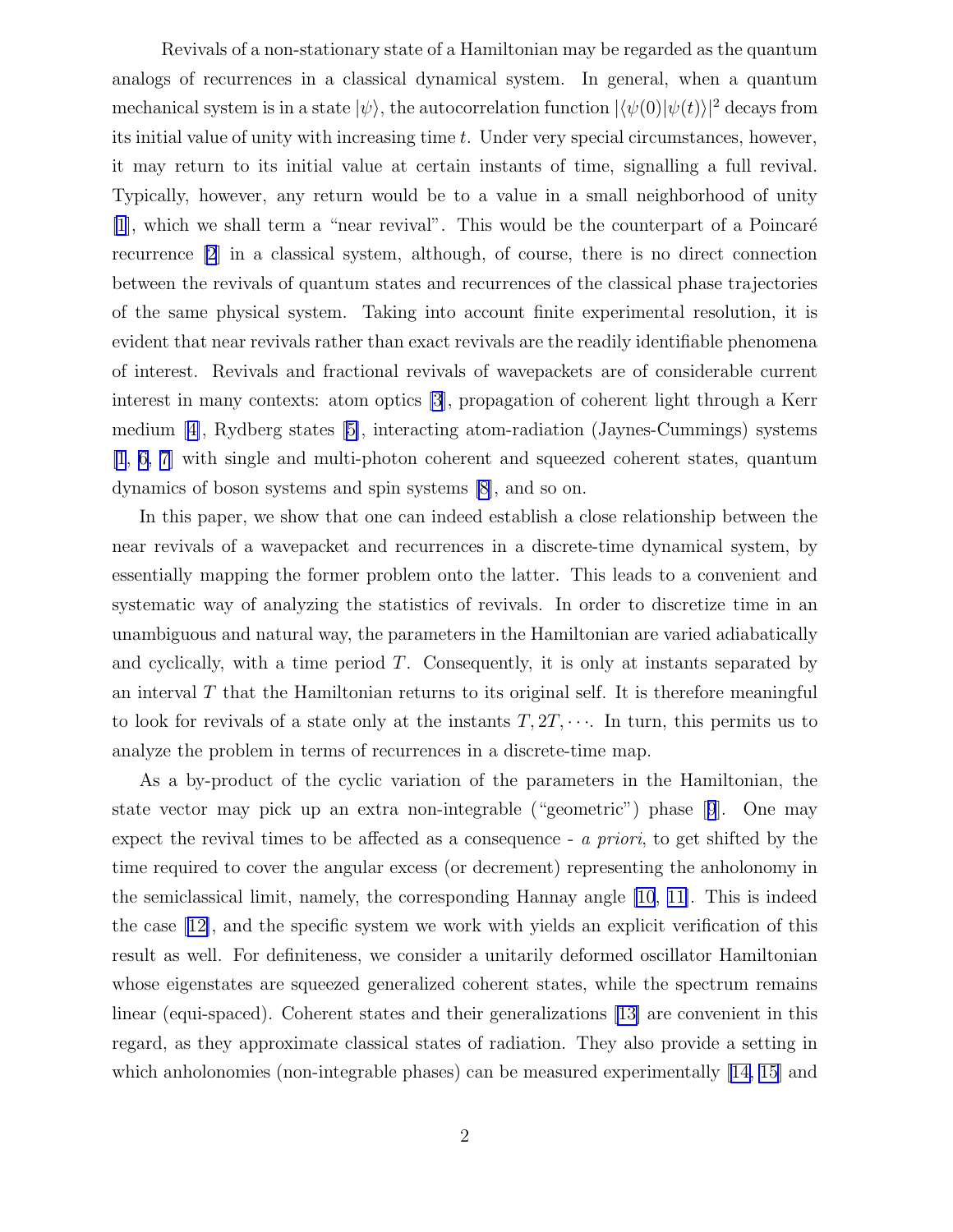analyzed theoretically [\[16](#page-8-0), [17\]](#page-8-0), in a physical range extending from the extreme quantum regime to the semiclassical limit. Although revivals, per se, are of greatest physical interest in the case of spectra that are nonlinear (in the quantum numbers), here we restrict our attention to a linear spectrum. (In this case exact revivals correspond, as we shall see, to a trivial periodicity.) Complications such as fractional revivals [\[18](#page-8-0)] do not arise here, and this helps us establish in a clear manner a very interesting link between near revivals, anholonomies and recurrences – manifestations, respectively, of quantum interference, non-trivial topology in parameter space, and ergodicity in a classical dynamical system.

We recall that the coherent state  $\langle \zeta \rangle$  ( $\zeta \in \mathbb{C}$ ) of the standard oscillator Hamiltonian  $H = \hbar \omega (a^{\dagger} a + 1/2)$  is given by  $|\zeta\rangle = D(\zeta) |0\rangle$  where  $|0\rangle$  is the ground state of H, and  $D(\zeta)$ is the displacement operator  $\exp(\zeta a^{\dagger} - \zeta^* a)$ . For each value of  $\zeta$ ,  $|\zeta\rangle$  is represented in the position basis by a Gaussian wavepacket which does not spread with time (under evolution governed by  $H$ ). The centre of the wavepacket oscillates according to the classical laws of motion. Using the expansion of  $|\zeta(0)\rangle \equiv |\zeta\rangle$  in terms of the eigenstates  $\{|n\rangle\}$  of H, its correlation function is easily found to be

$$
|\langle \zeta(0) | \zeta(t) \rangle|^2 = \exp \left[ 2 |\zeta|^2 (\cos \omega t - 1) \right]. \tag{1}
$$

Thus, in this linear case, revivals of the initial wavepacket simply amount to periodicity with period  $2\pi/\omega$ . To induce a geometric phase, however, we need a Hamiltonian that has more than just a single parameter (analogous to  $\omega$  in H) that can be varied. Further, in order to have a non-vanishing anholonomy (Hannay angle) in the semiclassical limit, the geometric phase must have a dependence on the quantum number  $n$  labelling the states [\[10](#page-7-0)]. Both these objectives are achieved if we begin with a deformation of H produced by squeezing. For the sake of generality, we include a possible displacement as well, and define the transformed Hamiltonian

$$
\widetilde{H}(\alpha,\beta) = S(\beta) D(\alpha) H D^{\dagger}(\alpha) S^{\dagger}(\beta)
$$
\n(2)

where $\alpha, \beta \in \mathbb{C}$ , and  $S(\beta)$  is the squeezing operator [[19\]](#page-8-0)  $S(\beta) = \exp((\beta a^{\dagger}^2 - \beta^* a^2)/2)$ . As  $D(\alpha)$  and  $S(\beta)$  are unitary, H and H are unitarily equivalent and isospectral. H has eigenstates  $|n, \alpha, \beta\rangle = S(\beta) D(\alpha) |n\rangle$  (  $n = 0, 1, \dots$ ), connected by ladder operators  $\tilde{a}$ and  $\tilde{a}^{\dagger}$ , where  $\tilde{a} = S D a D^{\dagger} S^{\dagger}$  and  $[\tilde{a}, \tilde{a}^{\dagger}] = 1$ .

Under a cyclic, adiabatic variation of the displacement and squeezing parameters  $\alpha =$  $\alpha_1 + i \alpha_2$  and  $\beta = \beta_1 + i \beta_2$ , the state  $|n, \alpha, \beta\rangle$  acquires a Berry phase  $\gamma_n$  that is a sum of contributions from the displacement and squeezing parameters, respectively. The contribution from the variation of the displacement parameter  $\alpha$  can be found from the group multiplication law for the elements  $\{D(\alpha)\}\$  of the Heisenberg-Weyl group, namely,

$$
D(\alpha) D(\alpha') = D(\alpha + \alpha') \exp[i\chi(\alpha, \alpha')]
$$
\n(3)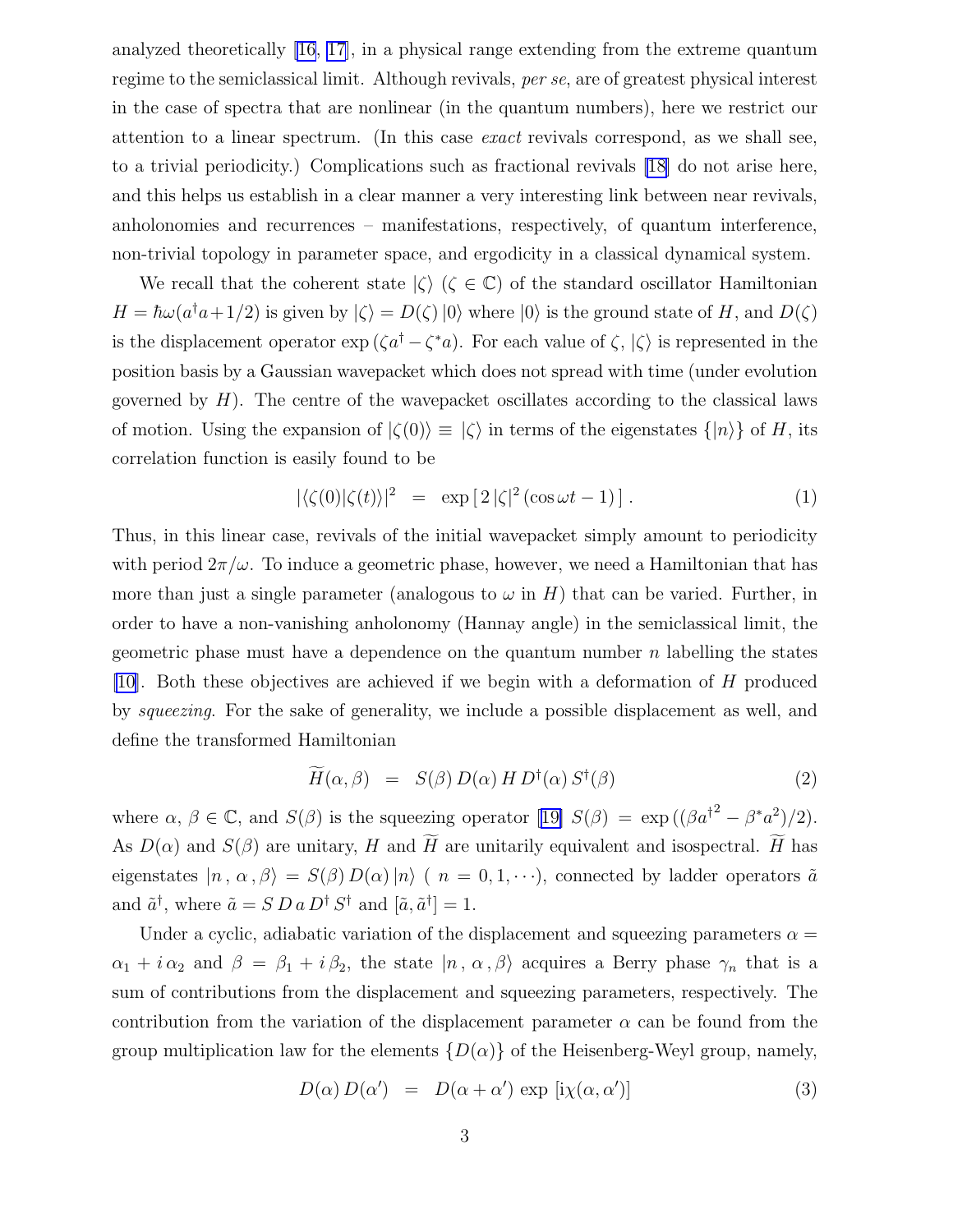where  $\chi(\alpha, \alpha')$  is twice the area of the triangle with vertices at 0,  $\alpha'$  and  $\alpha + \alpha'$  in the complex plane. This contribution is independent of n essentially because  $[a, a^{\dagger}]$  is just the identity operator. On the other hand, the contribution from the variation of the squeezing parameter  $\beta$  is more involved. The squeezing operator  $S(\beta)$  represents an element of the group  $SU(1,1)$ , with generators  $K_{+} = a^{\dagger 2}/2$ ,  $K_{-} = a^{2}/2$  and  $K_{0} = [K_{-}, K_{+}]/2 =$  $(aa^{\dagger} + a^{\dagger}a)/4$  $(aa^{\dagger} + a^{\dagger}a)/4$  $(aa^{\dagger} + a^{\dagger}a)/4$ . The multiplication rule is of the form [[13](#page-7-0)]

$$
S(\beta) S(\beta') = S(\beta'') \exp[i \phi(\beta, \beta') K_0]
$$
 (4)

where  $\beta''$  is a certain function of  $\beta$  and  $\beta'$ . The phase  $\phi(\beta, \beta')$  is related to the area of a certain geodesic triangle on the upper sheet of the hyperboloid  $\vec{x} \cdot \vec{x} \equiv x_0^2 - x_1^2 - x_2^2 = 1$ , where (setting  $\arg \beta = \varphi$ )  $\vec{x} = (\cosh 2|\beta|, -\sinh 2|\beta| \cos \varphi, \sinh 2|\beta| \sin \varphi)$ , on which the parameters of  $SU(1,1)$  live. The geometric phase is essentially the solid angle subtended atthe origin  $\vec{x} = 0$  by the *invariant* area enclosed on the hyperboloid [[20](#page-8-0)]. Since  $\vec{x} \cdot \vec{x} = 1$ , this is just the surface integral over  $(dx_1 dx_2)/x_0$  on the hyperboloid. In terms of  $\beta$  this integral is

$$
\mathcal{B} = \int d^2 \beta \, \frac{\sinh 2|\beta|}{|\beta|} \,, \tag{5}
$$

the integration running over the area enclosed by the loop traversed in the  $\beta$ -plane in a cyclic variation of the squeezing parameters. Further, owing to the presence of the diagonal generator  $K_0$  in Eq. (4), as opposed to the unit operator in the case of  $D(\alpha)$ , there is an additional factor  $(n+\frac{1}{2})$  $\frac{1}{2}$ ) in the geometric phase. Collecting these results, we arrive at the expression

$$
\gamma_n = -2\mathcal{A} - (n + \frac{1}{2})\mathcal{B} \,, \tag{6}
$$

where A is the area of the loop traversed in the  $\alpha$ -plane in one cyclic variation of  $\alpha_1$  and  $\alpha_2$ . The linear dependence of  $\gamma_n$  on n [[17](#page-8-0)] implies that A and B are determined by  $\gamma_0$  and  $\gamma_1$  (and vice versa):  $\mathcal{A} = (\gamma_1 - 3\gamma_0)/4, \mathcal{B} = \gamma_0 - \gamma_1.$ 

We now construct the coherent state  $|z\rangle$  in the tilde-basis, i.e.,  $\tilde{a}|z\rangle = z|z\rangle$   $(z \in \mathbb{C}),$ so that

$$
|z\rangle = \exp\left(-\frac{|z|^2}{2}\right) \sum_{n=0}^{\infty} \frac{z^n}{\sqrt{n!}} |n, \alpha, \beta\rangle . \tag{7}
$$

In the present instance, an equivalent way of obtaining  $|z\rangle$  is by operating on the ground state  $|0, \alpha, \beta\rangle$  by the displacement operator  $\exp(z\tilde{a}^{\dagger} - z^*\tilde{a})$ . Consider time evolution governed by the Hamiltonian  $\widetilde{H}$ , while  $\widetilde{H}$  itself changes adiabatically owing to a cyclic variation of the parameters  $\alpha$  and  $\beta$  with a time period  $T >> \omega^{-1}$ . An initial state  $|z(0)\rangle$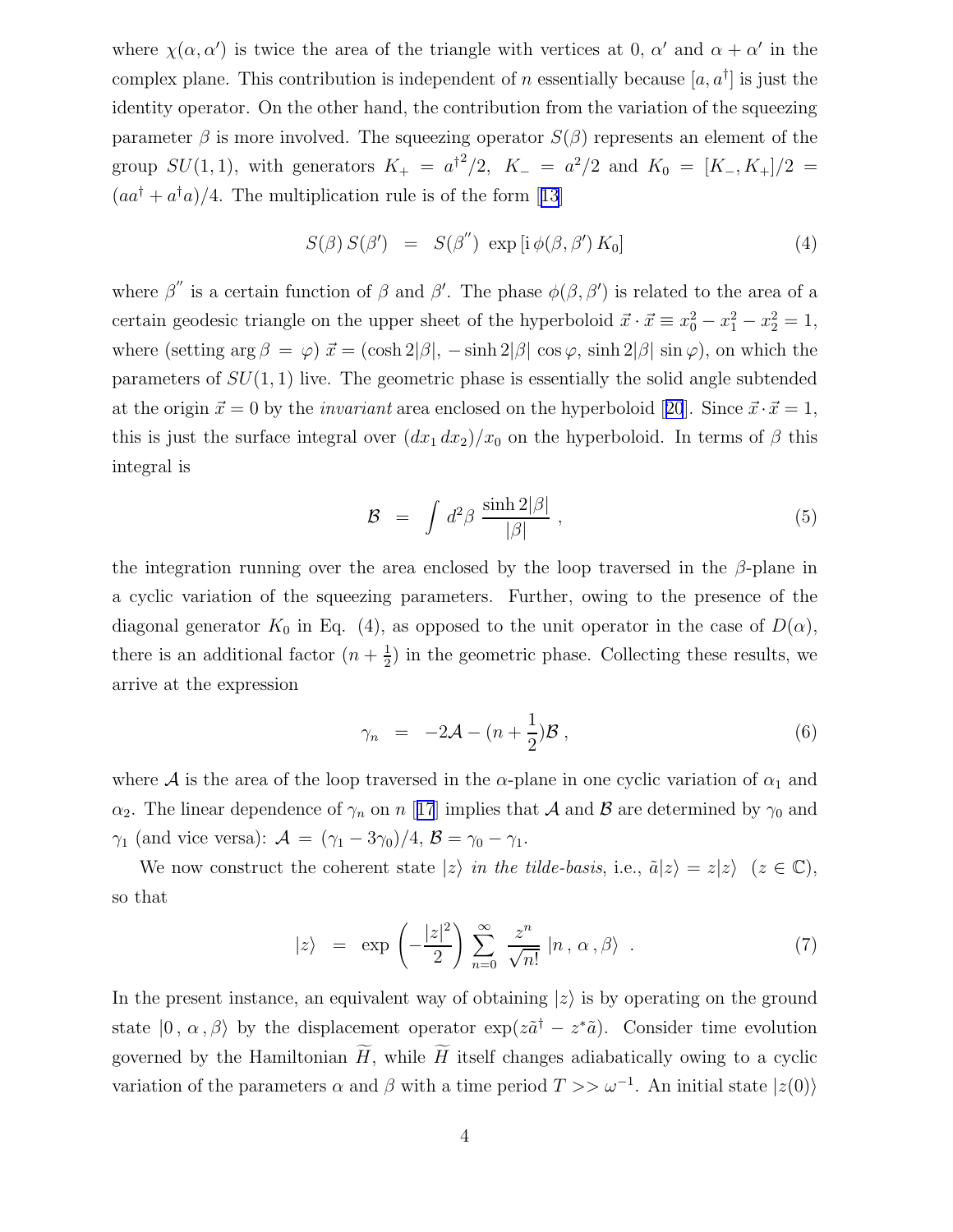$\equiv$  |z} (given by Eq. (7)) evolves at time T to

$$
|z(T)\rangle = \exp\left(-\frac{|z|^2}{2}\right) \sum_{n=0}^{\infty} \frac{z^n}{\sqrt{n!}} \exp\left[-i\left(\gamma_n - (n+\frac{1}{2})\,\omega T\right)\right] |n, \alpha, \beta\rangle. \tag{8}
$$

Using the results quoted in Eqs. (5) and (6) for  $\gamma_n$ , the correlation function now works out to

$$
|\langle z(0)|z(T)\rangle|^2 = \exp\left[2|z|^2(\cos(\omega T + \mathcal{B}) - 1)\right]. \tag{9}
$$

Therefore revivals occur at times T,  $2T, \cdots$  provided  $\omega T + \mathcal{B} = 2\pi p$ , where  $p = 0, 1, \cdots$ that is, provided the cyclic variation of the parameters in the Hamiltonian is carried out in a time period equal to one of the values  $(2\pi-\mathcal{B})/\omega$ ,  $(4\pi-\mathcal{B})/\omega$ ,  $\cdots$ . This is to be compared with the original revival times  $2\pi p/\omega$  (cf. Eq. (1)). As  $-\partial \gamma_n/\partial n = \mathcal{B}$  (=  $\gamma_0 - \gamma_1$  in the present instance) is just the Hannay angle[[10\]](#page-7-0), we have here an explicit verification of the staggering of the revival times by precisely the time required to cover this angular excess (or decrement, depending on its sign)[[12\]](#page-7-0).

Next, we note that there is a convenient and natural way to describe the evolution of the initial state  $|z(0)\rangle$  to the state at times  $T, 2T, \cdots$ . Equation (8) can be re-written as

$$
|z(T)\rangle = \exp\left(i\left(\gamma_0 - \frac{1}{2}\omega T\right)\right)|z e^{-i(\omega T + \mathcal{B})}\rangle. \tag{10}
$$

Moreover, as the cyclic variation of  $\alpha$  and  $\beta$  is continued, the state  $|n, \alpha, \beta\rangle$  picks up the same additional phase  $\gamma_n$  in each cycle – i.e., the same Hannay angle  $\beta$  is added in each interval T. Therefore, if  $\theta_k$  denotes the phase of the complex eigenvalue labelling  $|z(kT)\rangle$  $(k = 0, 1, 2, \cdots)$ , the evolution is equivalent to a rotation map [[21](#page-8-0)] on a circle  $(S^1)$ , namely,

$$
\theta_{k+1} = \theta_k - 2\pi\Delta \pmod{2\pi} \tag{11}
$$

where  $2\pi\Delta = \omega T + \mathcal{B}$ . If  $\Delta$  is an integer, every value of  $\theta$  is periodic, with period 1. This is the case already discussed following Eq. (9). A more general possibility is  $\Delta = p/q$ , a rational number. Again, every orbit of the map is periodic, but with a period q. Correspondingly, every initial state  $|z(0)\rangle$  has revivals at times  $qT$ ,  $2qT$ ,  $\cdots$ . But rational values of  $\Delta$  constitute a set of measure zero. The generic case corresponds to an irrational value of  $\Delta$ , and this is also the most interesting case. (It is also the most pertinent one from a practical point of view, as it relates directly to near revivals, as we shall see.) As is well known, the map no longer has any periodic orbits, but the iterates of any  $\theta_0$  cover  $S^1$  densely as  $k \to \infty$ . (Regarded as the Poincaré section for motion on a 2–torus, this is the quasi-periodic case). The dynamics is ergodic but not mixing, with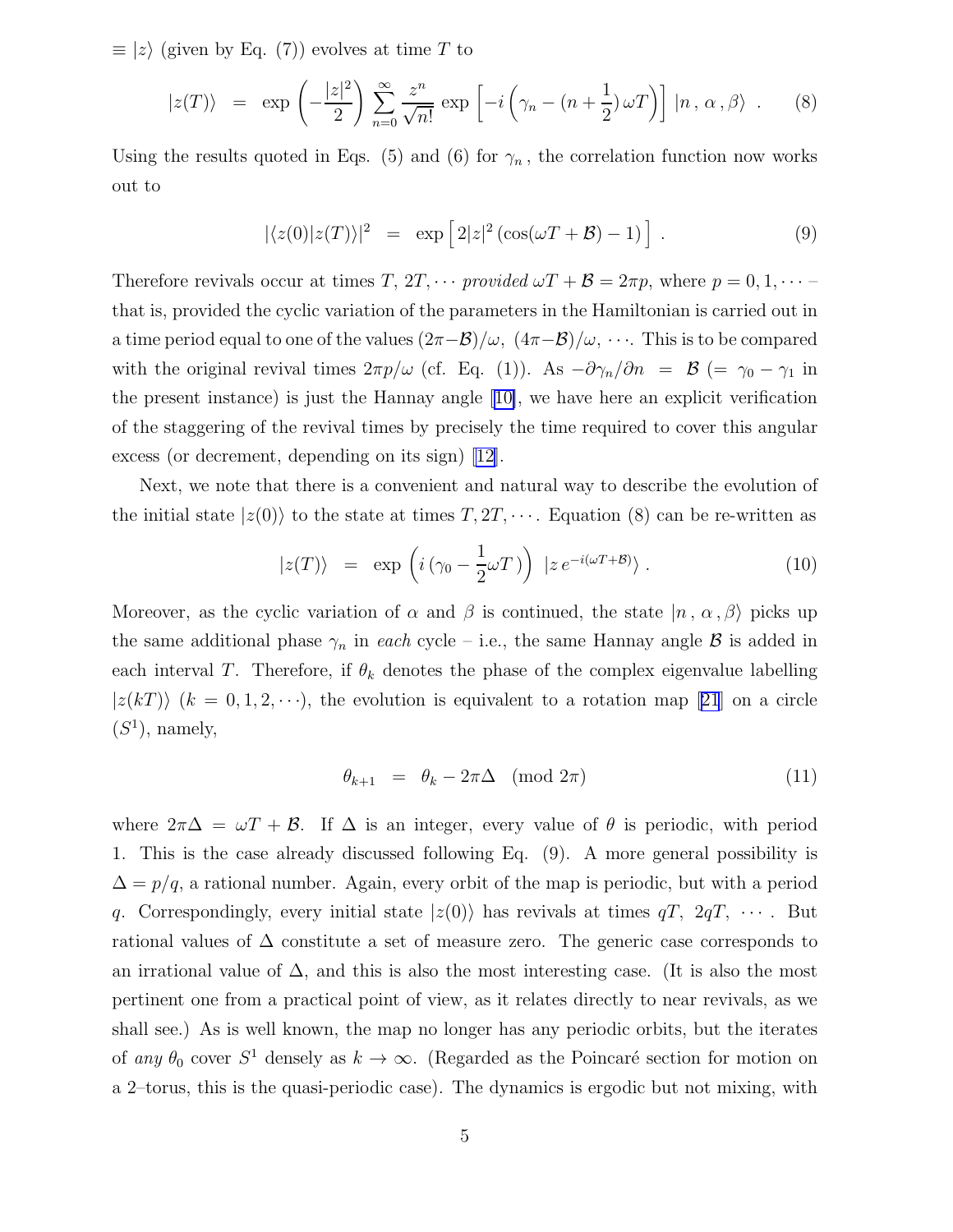a uniform invariant density  $\rho(\theta) = 1/(2\pi)$ . Although we no longer have *exact* revivals in principle, the system comes arbitrarily close to these in practice  $(near$  revivals) – precisely the analog of Poincaré recurrences. As a consequence, the following complete analysis of the statistics of near revivals becomes possible.

Consider a prescribed small angular interval  $I_{\epsilon}$  of size  $2\pi\epsilon$ , located symetrically about the initial phase  $\theta_0$  on  $S^1$ . Let  $\Delta \equiv [\Delta] + \delta$ , where  $[\Delta]$  stands for the integer defined by  $\Delta - 1 < |\Delta| < \Delta$  (for *either* sign of  $\Delta$ ), so that  $\delta$  is an irrational number satisfying  $0 < \delta < 1$ . It is then easy to see that  $\theta_k \in I_\epsilon \Rightarrow \{k\delta\} < \epsilon$ , where  $\{x\}$  denotes the fractional part of x. The corresponding correlation function then merely differs from unity by a term of order  $\epsilon^2$ , because

$$
|\langle z(0)|z(kT)\rangle|^2 = \exp [2|z|^2(\cos 2\pi k\Delta - 1)]
$$
  
> 
$$
\exp (4|z|^2 \pi^2 \{k\delta\}^2) > 1 - 4|z|^2 \pi^2 \epsilon^2.
$$
 (12)

To order  $\epsilon$ , therefore, we may regard a return of  $\theta_k$  to  $I_{\epsilon}$  as a (near) revival. The statistics of the occurrence times of such revivals is then identical to that of the recurrences to an angular interval of size  $2\pi\epsilon$  in the rotation map (11). The solution to the latter problem is given by certain gap theorems for interval exchange transformations[[22, 23](#page-8-0)]. Applying these to the case at hand, we obtain the following results in the long-time limit, after the transients due to specific initial conditions have died out and the invariant measure is attained.

Ergodicity implies that the *mean* recurrence time (here, the mean time between successive near revivals) is, in units of T, the reciprocal of the invariant measure of  $I_{\epsilon}$ . As this measure is uniform on the circle, the mean recurrence time is just  $T/\epsilon$ , as one may expect. The *distribution* of recurrence times is, however, quite remarkable [\[24](#page-8-0)]. In general (i.e., for arbitrary  $\epsilon$  and  $\delta$ ), it is concentrated at no more than three points  $T_1 = k_1T$ ,  $T_2 = k_2T$ and  $T_3 = T_1 + T_2$ , where  $k_1$  and  $k_2$  are the least positive integers such that

$$
\{k_1\delta\} < \epsilon \text{ and } 1 - \{k_2\delta\} < \epsilon \tag{13}
$$

respectively. (Recall that  $\epsilon \ll 1$ ; as long as  $\epsilon < 1/2$ ,  $k_1 \neq k_2$ .) It is easy to show that  $\epsilon \leq \{k_1\delta\} + 1 - \{k_2\delta\}$ : when the equality sign applies, only *two* recurrence times ( $T_1$  and  $T_2$ ) occur. If  $F(kT)$  denotes the normalized invariant (i.e., post-transient) probability that the revival time is  $kT$  ( $k =$  positive integer), then

$$
F(kT) = (1/\epsilon) \left[ (\epsilon - \{k_1 \delta\}) \delta_{k,k_1} + (\epsilon - 1 + \{k_2 \delta\}) \delta_{k,k_2} + (\{k_1 \delta\} + 1 - \{k_2 \delta\}) - \epsilon) \delta_{k,k_1+k_2} \right].
$$
 (14)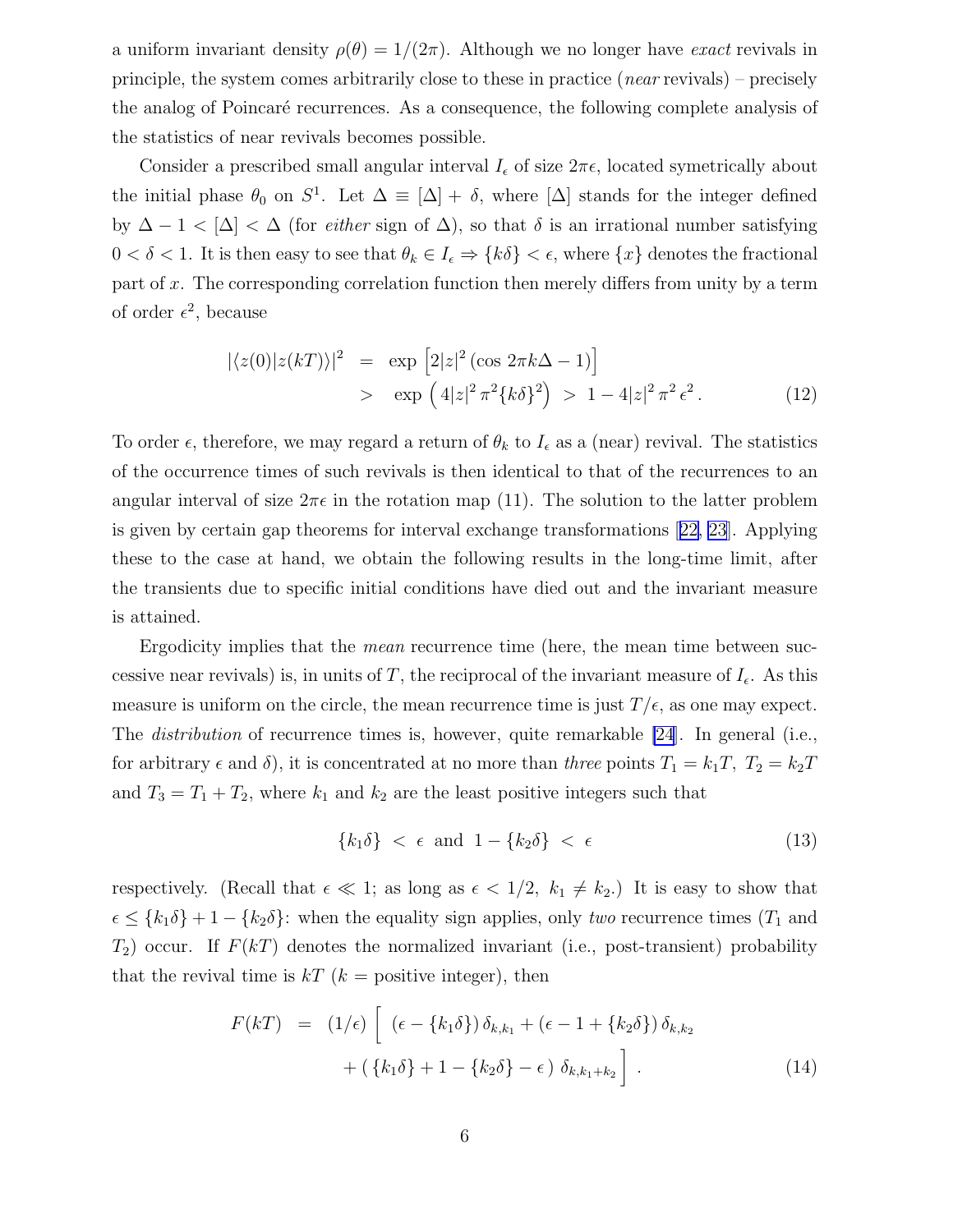This is consistent with the requirement  $\langle k \rangle = 1/\epsilon$  (which follows from ergodicity) provided  $k_2 \{k_1 \delta\} + k_1(1 - \{k_2 \delta\}) = 1$ , a relationship that can be established independently. With slight modifications, these results for near revivals continue to hold good in the periodic case ( $\delta$  = rational number) as well. They are therefore generic, and do not require any fine-tuning of the parameters in the problem  $(\omega, T \text{ and } \mathcal{B})$ .

Revivals are a manifestation of the interference arising from the different phases acquired under time evolution by the stationary basis states in the expansion of a nonstationary state. Hence it is the quantum-number-dependent part of the phase (both dynamical and geometric) that is relevant in this regard. That is why, in the present instance, it is only the coefficient  $\beta$  in the expression for  $\gamma_n$  (see Eq. (6)) that plays a role, and not the quantity A. (We have already seen why varying  $\alpha$  does not lead to an *n*-dependent geometric phase, while varying  $\beta$  does so.) Therefore, as far as revivals are concerned, we may hold  $\alpha$  fixed at the value zero throughout (i.e., displacement may be dispensed with altogether), without altering any of the conclusions. A cyclic variation of the squeezing parameters  $\beta_1$  and  $\beta_2$  suffices to produce the relevant non-trivial anholonomy. For any given values of  $\omega T$  ( $\gg 1$ ) and  $\mathcal{B}$ , the near revivals of the correlation function concerned have been shown to be essentially equivalent to the Poincaré recurrences in a rotation map on  $S<sup>1</sup>$ . The steady-state distribution of recurrence times is explicitly determined. It is restricted to just three possible values. Their locations and relative frequencies of occurrence are easily found for any given  $\delta$  and prescribed  $\epsilon$ .

As already stated, we have considered near revivals in the case of a linear spectrum. In the general nonlinear case (including, in the quantum optical context, multiphoton coherent states [\[25\]](#page-8-0)), additional interesting features appear, that have to be taken into account in establishing a mapping between near revivals (allowing for the effects of possible non-integrablephases) and Poincaré recurrences. These include fractional revivals [[26\]](#page-8-0) and nonlinear dependence of the geometric phase on the quantum numbers. Details of this investigation will be reported elsewhere.

SS acknowledges financial support from the Council of Scientific and Industrial Research, India in the form of a Senior Research Fellowship. SL thanks the Department of Science and Technology, India, for partial support under the grant SP/S2/E-03/96. We are grateful to S. Govindarajan for helpful discussions and to the referees for their suggestions.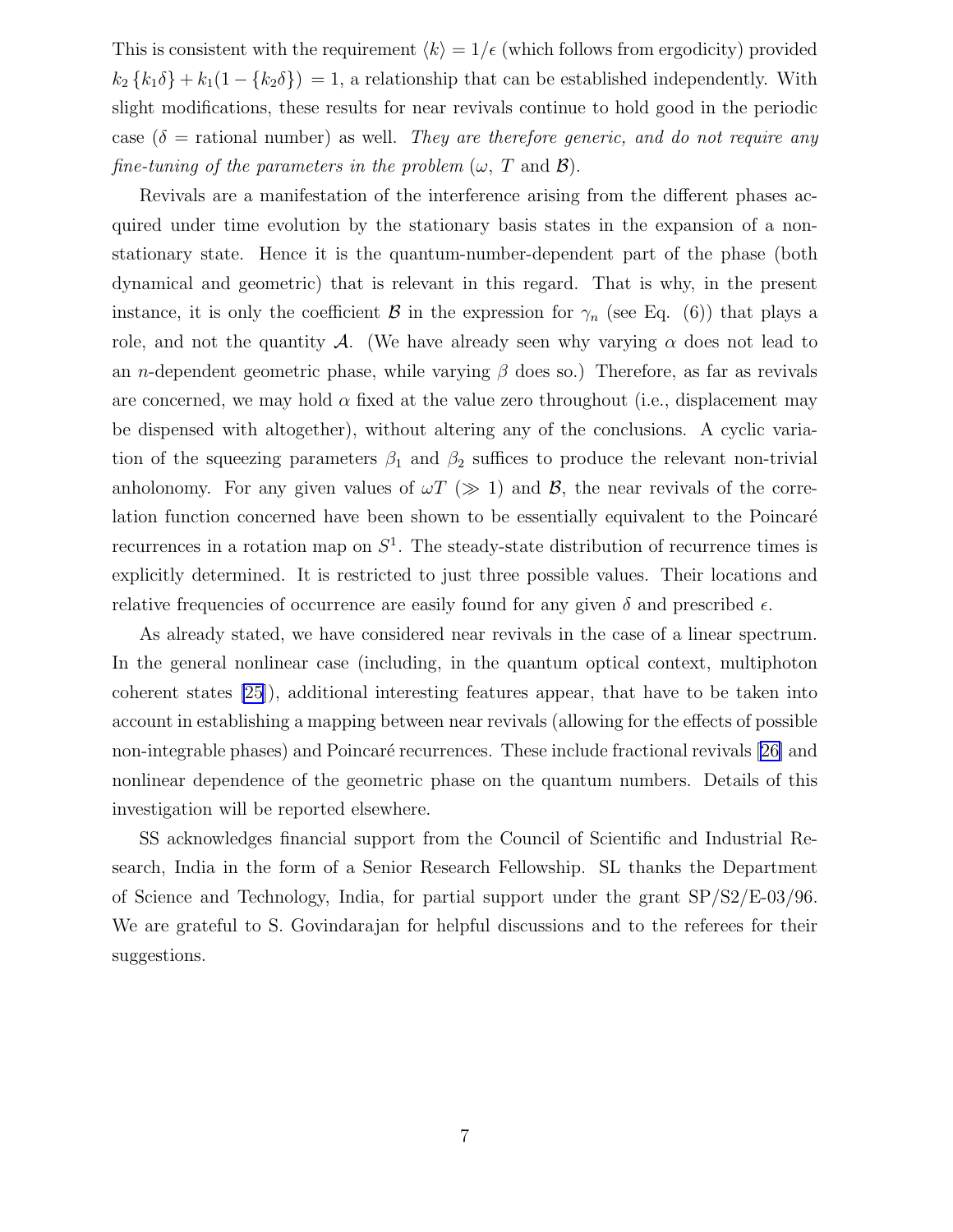## <span id="page-7-0"></span>References

- [1] J. H. Eberly, N. B. Narozhny, and J. J. Sanchez-Mondragon, Phys. Rev. Lett. 44 (1980) 1323.
- [2] M. Kac, Probability and Related Topics in Physical Sciences (Interscience, New York, 1959).
- [3] G. Rempe, H. Walther, and N. Klein, Phys. Rev. Lett. 58 (1987) 353.
- [4] K. Tara, G. S. Agarwal, and S. Chaturvedi, Phys. Rev. A 47 (1993) 5024.
- [5] J. Parker and C. R. Stroud, Jr., Phys. Rev. Lett. 56 (1986) 716; L. Marmet, H. Held, G. Raithel, J. A. Yeazell, and H. Walther, ibid. 72 (1994) 3779; J. Wals, H. H. Fielding, J. F. Christian, L. C. Snoek, W. J. van der Zande, and H. B. van Linden van den Heuvell, ibid. 72 (1994) 3783; R. Bluhm, V. A. Kostelecky, and B. Tudose, Phys. Rev. A 52 (1996) 2234 and references therein.
- [6] M. V. Satyanarayana, P. Rice, R. Vyas, and H. J. Carmichael, J. Opt. Soc. Am. B 6 (1989) 228.
- [7] J. I. Cirac, R. Blatt, A. S. Parkins, and P. Zoller, Phys. Rev. A 49 (1994) 1202.
- [8] G. P. Berman, A. M. Iomin, and G. M. Zaslavsky, Physica D 4 (1981) 113; G. P. Berman, E. N. Bulgakov, and D. D. Holm, Cross-over Time in Quantum Boson and Spin Systems (Springer-Verlag, New York, 1994).
- [9] See, for instance, Geometric Phases in Physics, ed. A. Shapere and F. Wilczek (World Scientific, Singapore, 1989).
- [10] M. V. Berry, J. Phys. A 18 (1985) 15.
- [11] J. H. Hannay, J. Phys. A 18 (1985) 221.
- [12] C. Jarzynski, Phys. Rev. Lett. 74 (1995) 1264.
- [13] A. Perelomov, Generalized Coherent States and Their Applications (Springer-Verlag, Berlin, 1986).
- [14] R.Y. Chiao and Y.S. Wu, Phys. Rev. Lett. 57 (1986) 933; A. Tomita and R.Y. Chiao, *ibid.* 57 (1986) 937; R. Bhandari and J. Samuel, *ibid.* 60 (1988) 1214; M. Seger, R. Solomon, and Y. Yariv, ibid. 69 (1992) 590.